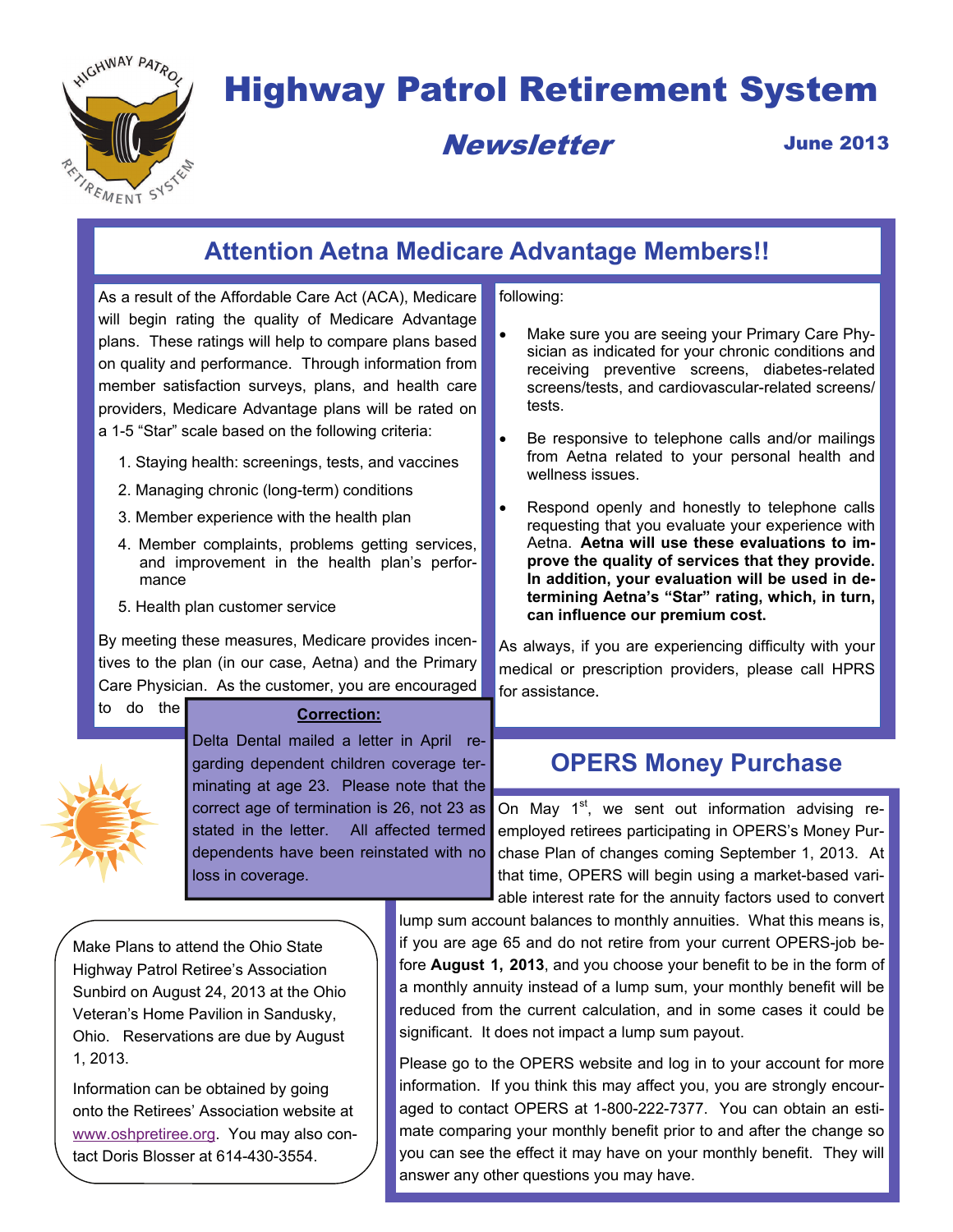

# **A Word from Colonel John Born**

Recently, the Ohio State Highway Patrol crossed a historic threshold. The graduation of the 154th Academy Class brought us to full-strength and led us to a place we have never organizationally been in our 80-year history. I commend Captain Charles and the Academy staff for the work in training the 153rd and 154th classes – the two largest overlapping classes in our history. We have hired and trained nearly 300 new troopers in the last two years, allowing us to overtake attrition and repair serious personnel shortages. Academy personnel have also been integral during the past two years with numerous organizational accomplishments including the new Academy upgrades and have been instrumental in training with new equipment, vehicles, rifles, and shotguns.

As you may know, we also recently completed the biennium budget (HB51) process which has set us on a course for continued operational successes into 2020. The behind the scenes efforts of Major Davis, Major Teaford, Captain McGinty, and Captain Gaskill and the many staff members who worked long hours in the last eight months have paid off. In addition to the \$600+ million funding biennium for our agency provided in HB51 that takes effect July 1, 2013, we took a historic step toward preserving the integrity of our organization with some additional statutory provisions. Among the changes, we achieved assurance that all ranks, from Trooper to Lieutenant Colonel, are classified positions. Additionally, HB51 provides that future Superintendents shall hold the rank of Colonel and be appointed from within the eligible ranks of the Patrol.

These Ohio Revised Code changes, along with the strong and stable funding supported by Governor Kasich and the Ohio House and Senate, ensures that our organization will be further insulated from political interference. In short, Ohio's top elected leaders, Governor Kasich, Speaker Batchelder, and Senate President Faber have proven they strongly support the Ohio State Highway Patrol and our mission. You should know this would not have been possible without the determined efforts of Director Charles. During budget hearings, legislators in the Ohio House and Senate, both Republicans and Democrats, were very complimentary of the work and results accomplished by the women and men of the Patrol.

It's important to note however that despite a successful budget process, the Division is still operating on a very thin financial margin, little more than the appropriations we received in 2007. We continue to prioritize spending to allow us to cover increasing fuel costs, health care costs, and to emerge out of the vehicle, equipment and personnel hole into which we had fallen. We frequently make difficult spending choices, such as limiting uniform and equipment options, but the fact is we cannot afford to continue to cover payroll, modernize our fleet, and upgrade our safety equipment, without choosing carefully.

The Ohio State Highway Patrol is well positioned to con-

tribute to a safer Ohio. Now, it is up to each one of us to take advantage of this opportunity.



During March and April, in conjunction with the OSHP, five financial planning/retirement informational meetings were held around the state. Executive Director Mark Atkeson speaks to active members in Canton.

#### **Save the Date!!!**

**OSHP 80th Anniversary Celebration**  November 16, 2013 Aladdin Shrine Center \$50.00 per person

If you have not yet received information, please contact Sylvia Martinez at smartinez@dps.state.oh.us or 614-752- 4672.



Col. John Born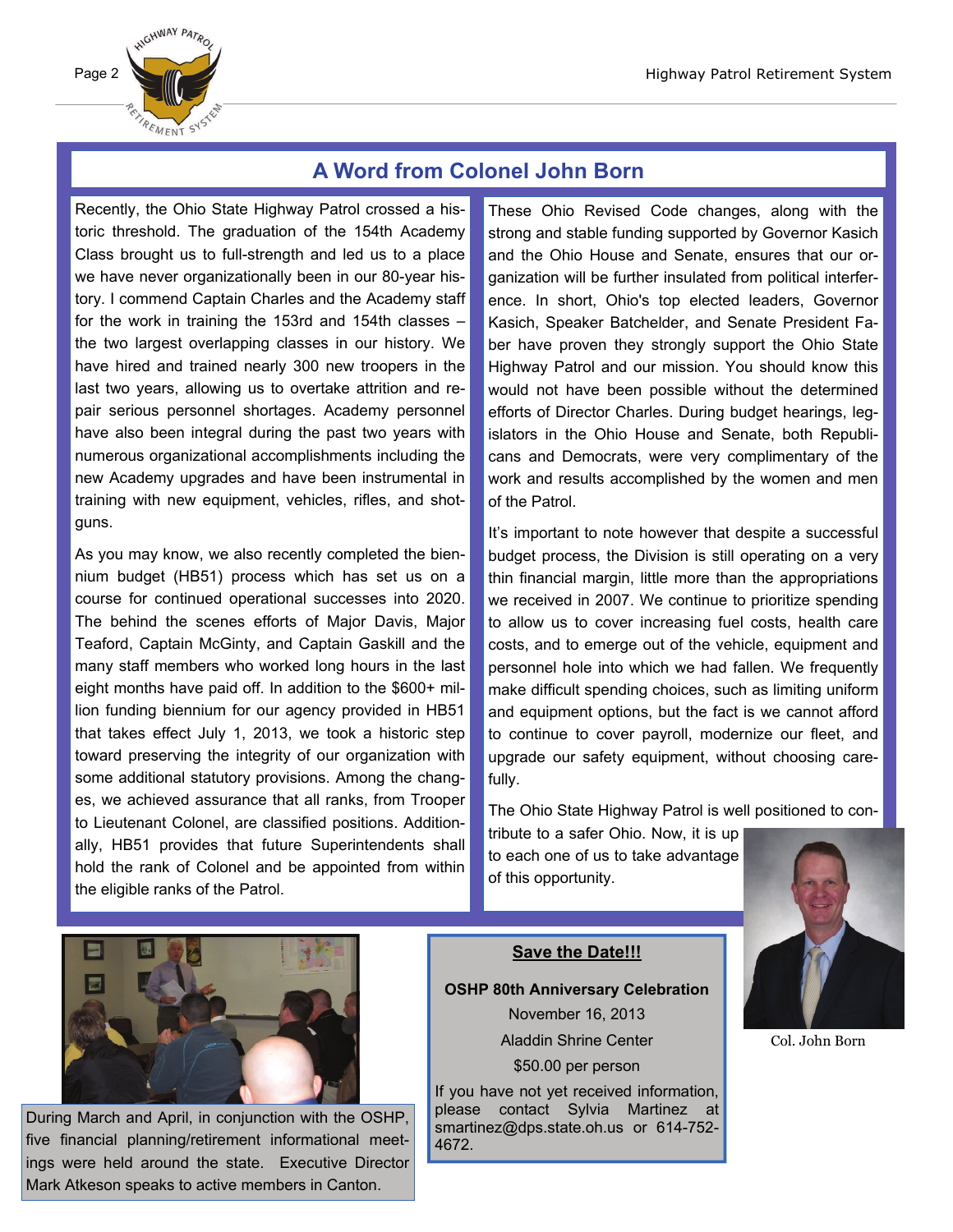

# **Health Care Screenings Are Available Again!**

Approximately two years ago, the firm that provided body scans for HPRS members went out of business. Since that time, we have been searching for a replacement. In June, HPRS entered into a contract with Central Ohio Primary Care Physicians (COPC) to provide screening services for HPRS retirees and spouses enrolled in our health care coverage. The screenings include the following:

- **1. CT coronary artery calcium scoring**
- **2. Carotid artery ultrasound screening**
- **3. Abdominal aortic aneurysm ultrasound screening**
- **4. CT lung screening (for current or former smokers only)**
- **5. Bone density screening (for members not eligible for the lung screening)**



Screenings will be performed at COPC's facilities at 4885 Olentangy River Road in Columbus or 291 W. Schrock Rd., Suite B in Westerville. The screenings take less than an hour to perform and there is no cost to the member. Results of the screenings will be given to the member at the conclusion of the visit. Based on COPC's medical advice, screenings will be performed only once every four years. HPRS recommends that eligible members and spouses schedule the screenings in conjunction with the Comprehensive Wellness Exam (GXT) that is available at the Ohio Health facility at 300 Polaris Parkway near Westerville. COPC's Schrock Road site is only about 2 miles away.

To schedule screenings, call COPC at 614-273-0411 or toll free at 877-273-0411. Wellness Exams (GXT) can be scheduled by calling Robert Glenn at 614-566-2222 ext. 4795.

## **In an Emergency: Know Where to Go**

In an emergency, it's important to know where to go for the  $\Rightarrow$  **Save the emergency room for true emergencies** care you need. Here's some information to help you be prepared to get the right care at the right place:

#### **Call your Doctor**

Your doctor can tell you if you should go the emergency room or wait to be seen in the office. Most doctors' offices have time set aside for patients who are ill or injured. Some are available after hours for emergency care. Talk to your doctor about what to do in an emergency.

#### **Walk-in clinics make it easy**

Walk-in clinics found in grocery stores and pharmacies typically keep extended business hours and are open most evenings and don't require appointments. They provide convenient, low-cost treatment for minor medical problems such as ear infections, colds, allergies, strep throat and bronchitis. It's also a great place to get your seasonal flu shot!

#### **Urgent care centers – for serious but not emergency care**

Urgent care centers can provide care for more serious problems such as sprained ankles, fevers and minor cuts and burns. They cost much less than a visit to the ER. Get familiar with in-network urgent care centers and walkin clinic locations in your area before you need them.

If you feel that someone's life's in danger, don't wait — call 911 or go straight to the nearest emergency room (ER). The ER should be used for true emergencies only, including chest pain, bad bleeding and trouble breathing. True emergencies are treated first, so unless your life is in danger, you'll wait — sometimes for hours. The ER is also your most expensive option for care.

#### **Next time, stop and consider your options**

Old habits can be hard to break; you might always think to go to the ER first. But, stop and realize that you have many good options for your health care needs. When you understand your options, that's when you'll make the right decision, and you'll get the right care at the right price.

Aetna members have the following resources available 24/7:

**Informed Health® Line** — Call toll-free **1-800-556-1555** to talk to a registered nurse whenever you have a health question.

**Aetna Navigator®** — Check out your plan details, programs available, claims status and much more — right on your secure member website at www.aetna.com.

**Aetna InteliHealth®** — Look up a condition or treatment, or ask the experts easily at www.aetna.com.